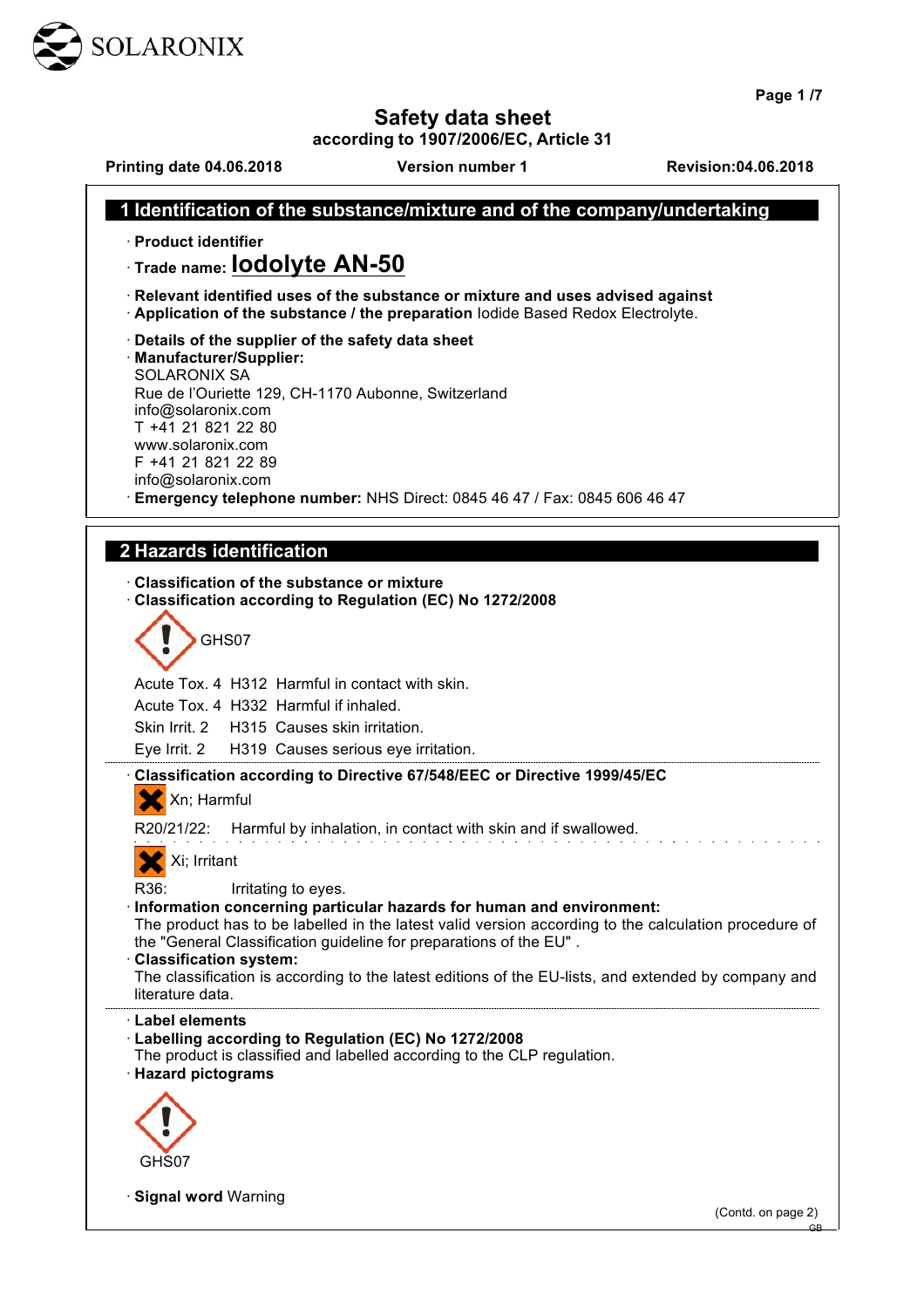

**Page 2 /7**

# **Safety data sheet**

**according to 1907/2006/EC, Article 31**

**Printing date 04.06.2018 Version number 1 Revision:04.06.2018**

| Trade name: IOdolyte AN-50 |                                                                                            |  |
|----------------------------|--------------------------------------------------------------------------------------------|--|
|                            | (Contd. of page 1)                                                                         |  |
|                            | · Hazard-determining components of labelling:                                              |  |
| acetonitrile               |                                                                                            |  |
| iodine                     |                                                                                            |  |
| <b>· Hazard statements</b> |                                                                                            |  |
|                            | H312 Harmful in contact with skin.                                                         |  |
| H332 Harmful if inhaled.   |                                                                                            |  |
|                            | H315 Causes skin irritation.                                                               |  |
|                            | H319 Causes serious eye irritation.                                                        |  |
|                            | · Precautionary statements                                                                 |  |
| P261                       | Avoid breathing dust/fume/gas/mist/vapours/spray.                                          |  |
| P280                       | Wear protective gloves/protective clothing/eye protection/face protection.                 |  |
|                            | P305+P351+P338 IF IN EYES: Rinse cautiously with water for several minutes. Remove contact |  |
|                            | lenses, if present and easy to do. Continue rinsing.                                       |  |
| P321                       | Specific treatment (see on this label).                                                    |  |
| P322                       | Specific measures (see on this label).                                                     |  |
| P501                       | Dispose of contents/container in accordance with local/regional/national/                  |  |
|                            | international regulations.                                                                 |  |
| ⋅ Other hazards            |                                                                                            |  |
|                            | $\cdot$ Results of PBT and vPvB assessment                                                 |  |

· **PBT:** Not applicable.

· **vPvB:** Not applicable.

## **3 Composition/information on ingredients**

· **Chemical characterization: Mixtures**

· **Description:** Mixture: consisting of the following components.

| · Dangerous components: |                                                                                                                |             |  |  |
|-------------------------|----------------------------------------------------------------------------------------------------------------|-------------|--|--|
| CAS: 75-05-8            | acetonitrile                                                                                                   | 50-100%     |  |  |
|                         | EINECS: 200-835-2   ★ Xn R20/21/22; ★ Xi R36; ★ F R11                                                          |             |  |  |
|                         | <b>Elam. Liq. 2, H225; V</b> Acute Tox. 4, H302; Acute Tox. 4,<br>H312; Acute Tox. 4, H332; Eye Irrit. 2, H319 |             |  |  |
| CAS: 218151-78-1        | 1,2-dimethyl-3-propylimidazolium iodide                                                                        | 10-25%      |  |  |
|                         | Xi R36/37/38                                                                                                   |             |  |  |
|                         | Skin Irrit. 2, H315; Eye Irrit. 2, H319; STOT SE 3, H335                                                       |             |  |  |
| CAS: 7553-56-2          | iodine                                                                                                         | $2.5 - 10%$ |  |  |
|                         | EINECS: 231-442-4 $\times$ Xn R20/21; $\frac{1}{2}$ N R50                                                      |             |  |  |
|                         | $\bigcirc$ Aquatic Acute 1, H400; $\bigcirc$ Acute Tox. 4, H312; Acute Tox. 4,<br>H <sub>332</sub>             |             |  |  |
|                         | Additional information: For the wording of the listed risk phrases, refer to section 16.                       |             |  |  |

#### **4 First aid measures**

· **Description of first aid measures**

- · **General information:** No special measures required.
- · **After excessive inhalation:** Supply fresh air; consult a doctor in case of complaints.
- · **After skin contact:** Generally the product does not irritate the skin.
- · **After eye contact:** Rinse opened eye for several minutes under running water.
- · **After swallowing:** If symptoms persist consult a doctor.

(Contd. on page 3)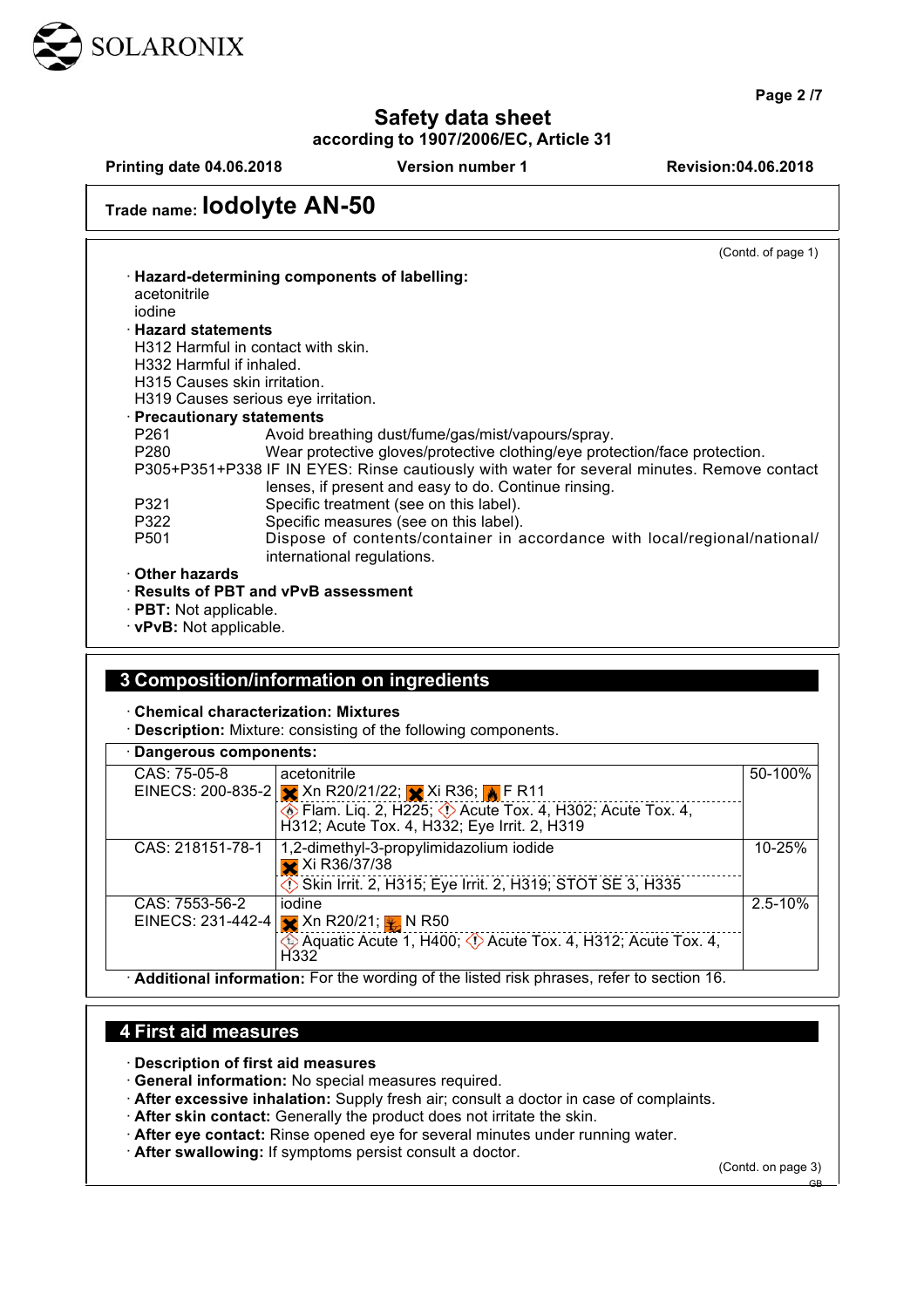

**Page 3 /7**

### **Safety data sheet**

**according to 1907/2006/EC, Article 31**

**Printing date 04.06.2018 Version number 1 Revision:04.06.2018**

(Contd. of page 2)

**Trade name: Iodolyte AN-50**

· **Information for doctor:**

· **Most important symptoms and effects, both acute and delayed** No further relevant information available.

· **Indication of any immediate medical attention and special treatment needed** No further relevant information available.

#### **5 Firefighting measures**

· **Suitable extinguishing agents:**

CO2, powder or water spray. Fight larger fires with water spray or alcohol resistant foam.

- · **Special hazards arising from the substance or mixture** No further relevant information available.
- · **Advice for firefighters**
- · **Protective equipment:** No special measures required.

#### **6 Accidental release measures**

· **Personal precautions, protective equipment and emergency procedures** Not required.

- · **Environmental precautions:** Do not allow to enter sewers/ surface or ground water.
- · **Methods and material for containment and cleaning up:**
- Absorb with liquid-binding material (sand, diatomite, acid binders, universal binders, sawdust). · **Reference to other sections**

No dangerous substances are released.

See Section 7 for information on safe handling.

See Section 8 for information on personal protective equipment.

See Section 13 for disposal information.

#### **7 Handling and storage**

· **Handling:**

- · **Precautions for safe handling** No special measures required.
- · **Information about fire - and explosion protection:** No special measures required.
- · **Conditions for safe storage, including any incompatibilities**
- · **Storage:**
- · **Requirements to be met by storerooms and receptacles:** No special requirements.
- · **Information about storage in one common storage facility:** Not required.

· **Further information about storage conditions:** None.

· **Specific end use(s)** No further relevant information available.

#### **8 Exposure controls/personal protection**

· **Additional information about design of technical facilities:** No further data; see section 7.

(Contd. on page 4)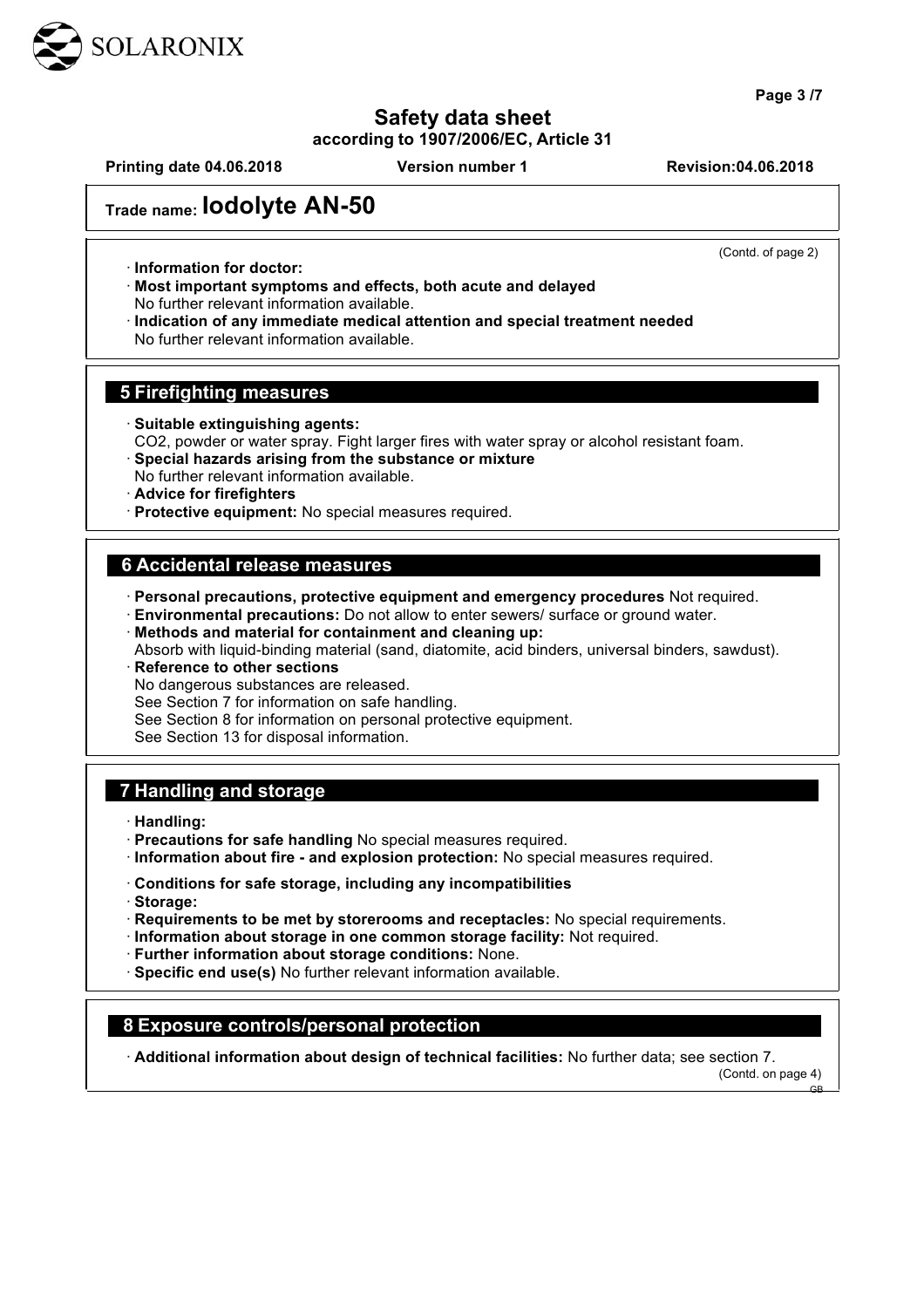

**Page 4 /7**

# **Safety data sheet**

**according to 1907/2006/EC, Article 31**

**Printing date 04.06.2018 Version number 1 Revision:04.06.2018**

| Trade name: IOdOlyte AN-50 |  |
|----------------------------|--|
|----------------------------|--|

(Contd. of page 3)

| <b>Control parameters</b>                                                             |             |                                                                                                     |  |  |
|---------------------------------------------------------------------------------------|-------------|-----------------------------------------------------------------------------------------------------|--|--|
|                                                                                       |             | · Ingredients with limit values that require monitoring at the workplace:                           |  |  |
| 75-05-8 acetonitrile (50-100%)                                                        |             |                                                                                                     |  |  |
| WEL (Great Britain) Short-term value: 102 mg/m <sup>3</sup> , 60 ppm                  |             |                                                                                                     |  |  |
| IOELV (EU)                                                                            |             | Long-term value: 68 mg/m <sup>3</sup> , 40 ppm<br>Long-term value: 70 mg/m <sup>3</sup> , 40 ppm    |  |  |
|                                                                                       | <b>Skin</b> |                                                                                                     |  |  |
| 7553-56-2 iodine (2.5-10%)                                                            |             |                                                                                                     |  |  |
| WEL (Great Britain) Short-term value: 1.1 mg/m <sup>3</sup> , 0.1 ppm                 |             |                                                                                                     |  |  |
| · Additional information:                                                             |             |                                                                                                     |  |  |
|                                                                                       |             | As a basis for the production of this document, the most current valid lists were used.             |  |  |
| · Exposure controls                                                                   |             |                                                                                                     |  |  |
| · Personal protective equipment:                                                      |             |                                                                                                     |  |  |
| · General protective and hygienic measures:                                           |             | The usual precautionary measures are to be adhered to when handling chemicals.                      |  |  |
| Respiratory protection: Not required.                                                 |             |                                                                                                     |  |  |
| · Protection of hands:                                                                |             |                                                                                                     |  |  |
|                                                                                       |             | The glove material has to be impermeable and resistant to the product/ the substance/ the           |  |  |
| preparation.<br>· Gloves material :                                                   |             |                                                                                                     |  |  |
|                                                                                       |             | The selection of suitable gloves does not only depend on the material, but also on further marks of |  |  |
|                                                                                       |             | quality which may vary from manufacturer to manufacturer. As the product is a preparation of        |  |  |
|                                                                                       |             | several substances, the resistance of the glove material can not be calculated in advance and has   |  |  |
| therefore to be checked before use.                                                   |             |                                                                                                     |  |  |
| Eye protection: Goggles recommended during refilling                                  |             |                                                                                                     |  |  |
|                                                                                       |             |                                                                                                     |  |  |
| 9 Physical and chemical properties                                                    |             |                                                                                                     |  |  |
|                                                                                       |             |                                                                                                     |  |  |
| · Information on basic physical and chemical properties<br><b>General Information</b> |             |                                                                                                     |  |  |
| · Appearance:                                                                         |             |                                                                                                     |  |  |
| Form:                                                                                 |             | Liquid                                                                                              |  |  |
| Colour:                                                                               |             | Dark beige                                                                                          |  |  |
| · Odour:                                                                              |             | Characteristic                                                                                      |  |  |
| Odour threshold:                                                                      |             | Not determined.                                                                                     |  |  |
| · pH-value:                                                                           |             | Not determined.                                                                                     |  |  |
| Change in condition                                                                   |             |                                                                                                     |  |  |
| <b>Melting point/Melting range:</b>                                                   |             | Undetermined.                                                                                       |  |  |
| <b>Boiling point/Boiling range:</b>                                                   |             | Undetermined.                                                                                       |  |  |
| · Flash point:                                                                        |             | Not applicable.                                                                                     |  |  |
| · Flammability (solid, gaseous):                                                      |             | Not applicable.                                                                                     |  |  |
| · Ignition temperature:                                                               |             | Not applicable.                                                                                     |  |  |
| · Decomposition temperature:                                                          |             | Not determined.                                                                                     |  |  |
| · Self-igniting:                                                                      |             |                                                                                                     |  |  |
|                                                                                       |             | Product is not self igniting.                                                                       |  |  |
|                                                                                       |             | (Contd. on page 5)                                                                                  |  |  |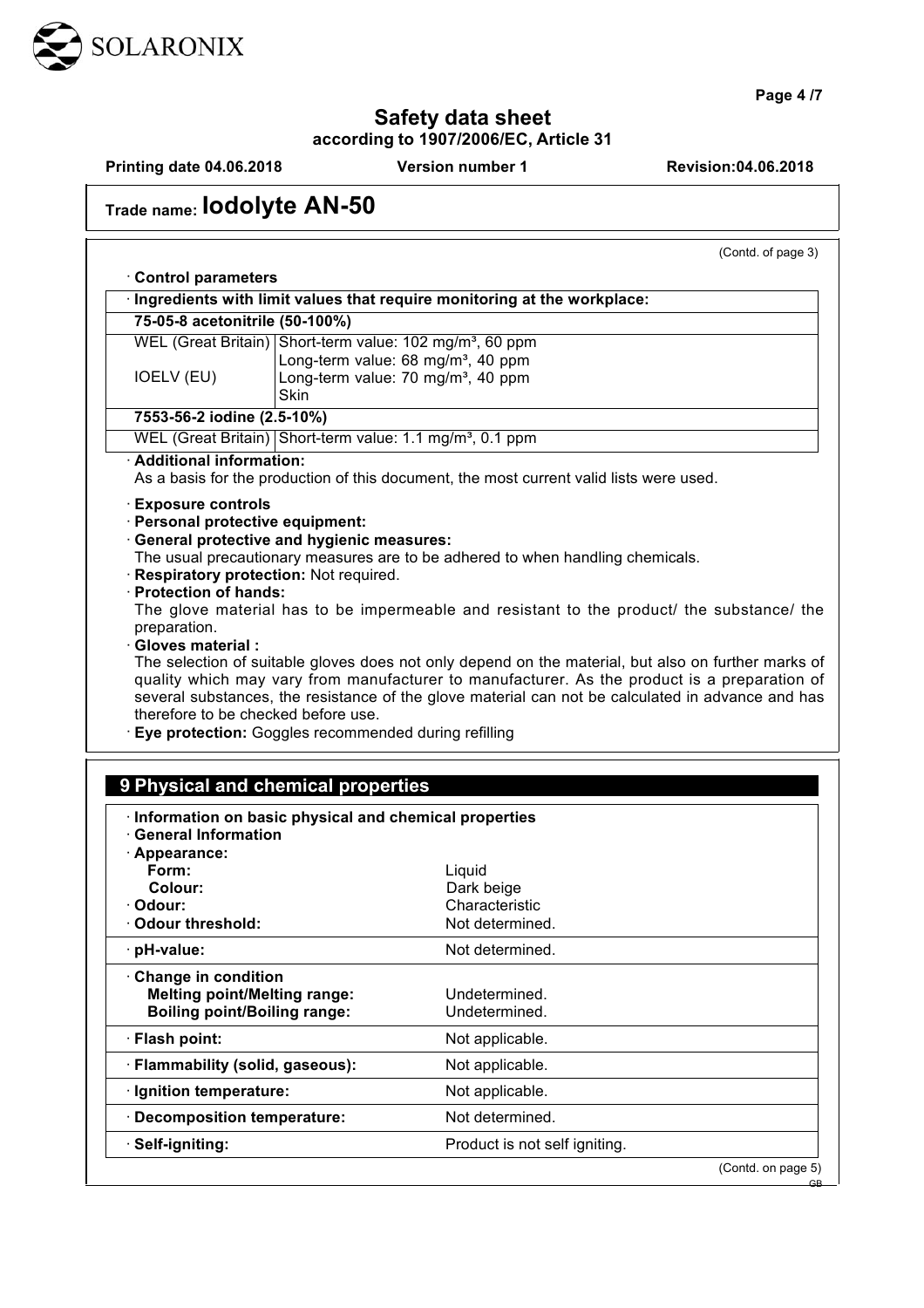

**Page 5 /7**

### **Safety data sheet according to 1907/2006/EC, Article 31**

**Printing date 04.06.2018 Version number 1 Revision:04.06.2018**

## **Trade name: Iodolyte AN-50**

|                                                              | (Contd. of page 4)                            |
|--------------------------------------------------------------|-----------------------------------------------|
| Danger of explosion:                                         | Product does not present an explosion hazard. |
| <b>Explosion limits:</b>                                     |                                               |
| Lower:                                                       | Not determined.                               |
| Upper:                                                       | Not determined.                               |
| · Vapour pressure:                                           | Not determined.                               |
| · Density:                                                   | Not determined.                               |
| · Relative density                                           | Not determined.                               |
| · Vapour density                                             | Not determined.                               |
| ⋅ Evaporation rate                                           | Not determined.                               |
| · Solubility in / Miscibility with                           |                                               |
| water:                                                       | Not miscible or difficult to mix.             |
| · Segregation coefficient (n-octanol/water): Not determined. |                                               |
| · Viscosity:                                                 |                                               |
| Dynamic:                                                     | Not determined.                               |
| Kinematic:                                                   | Not determined.                               |
| ⋅ Other information                                          | No further relevant information available.    |

### **10 Stability and reactivity**

- · **Reactivity**
- · **Chemical stability**
- · **Thermal decomposition / conditions to be avoided:**
	- No decomposition if used according to specifications.
- · **Possibility of hazardous reactions** No dangerous reactions known.
- · **Conditions to avoid** No further relevant information available.
- · **Incompatible materials:** No further relevant information available.
- · **Hazardous decomposition products:** No dangerous decomposition products known.

#### **11 Toxicological information**

- · **Information on toxicological effects**
- · **Acute toxicity:**
- · **Primary irritant effect:**
- · **On the skin:** No irritant effect.
- · **On the eyes:** No irritant effect.
- · **Sensitization:** No sensitizing effects known.
- · **Additional toxicological information:**

The product is not subject to classification according to the calculation method of the General EU Classification Guidelines for Preparations as issued in the latest version.

When used and handled according to specifications, the product does not have any harmful effects to our experience and the information provided to us.

#### **12 Ecological information**

- · **Toxicity**
- · **Acquatic toxicity:** No further relevant information available.

(Contd. on page 6)

GB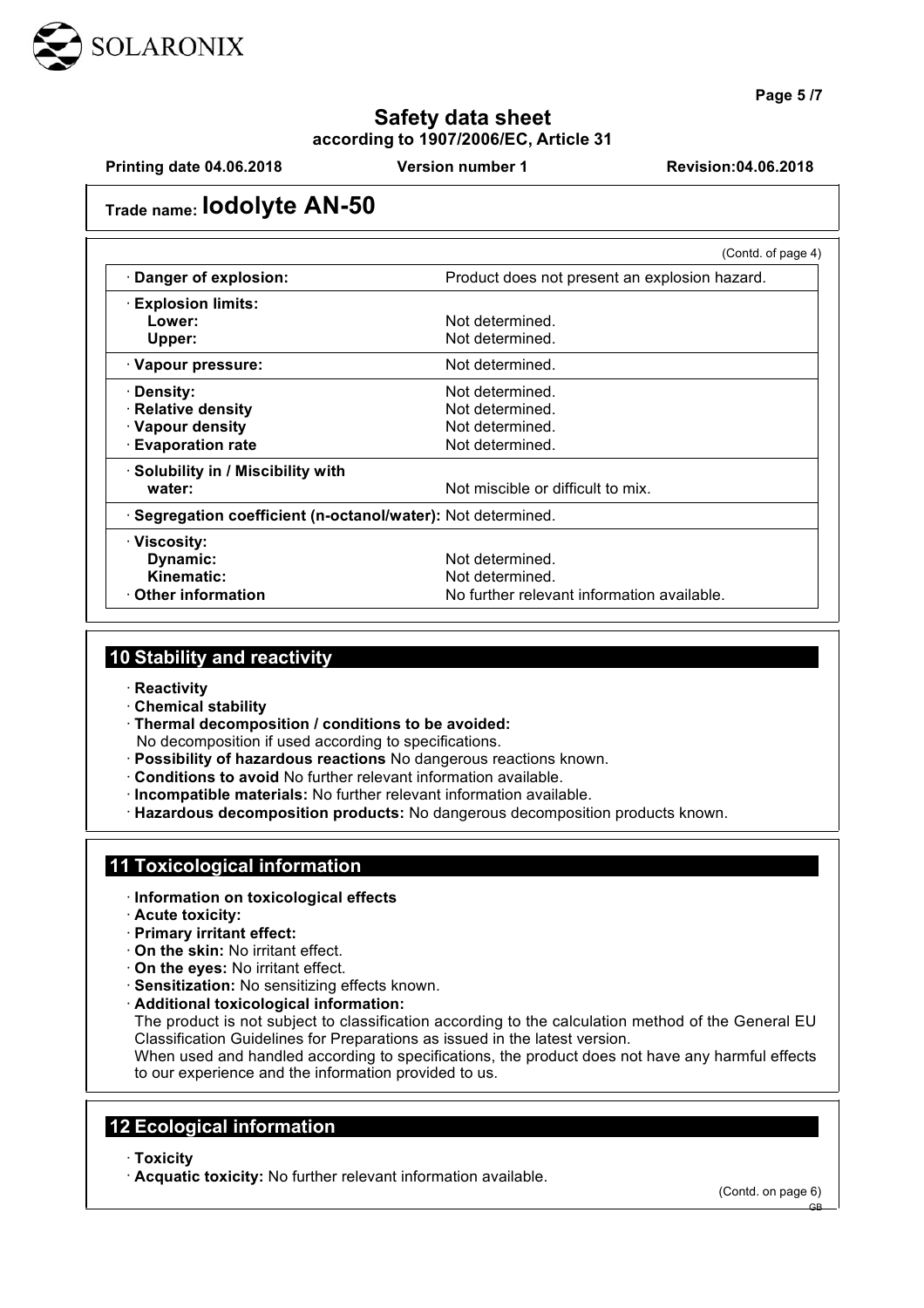

**Page 6 /7**

# **Safety data sheet**

**according to 1907/2006/EC, Article 31**

**Printing date 04.06.2018 Version number 1 Revision:04.06.2018**

(Contd. of page 5)

# **Trade name: Iodolyte AN-50**

· **Persistence and degradability** No further relevant information available.

· **Behaviour in environmental systems:**

· **Bioaccumulative potential** No further relevant information available.

· **Mobility in soil** No further relevant information available.

· **Additional ecological information:**

· **General notes:**

Water hazard class 1 (German Regulation) (Self-assessment): slightly hazardous for water. Do not allow undiluted product or large quantities of it to reach ground water, water course or sewage system.

- · **Results of PBT and vPvB assessment**
- · **PBT:** Not applicable.
- · **vPvB:** Not applicable.

· **Other adverse effects** No further relevant information available.

#### **13 Disposal considerations**

· **Waste treatment methods**

- · **Recommendation** Smaller quantities can be disposed of with household waste.
- · **Uncleaned packaging:**
- · **Recommendation:** Disposal must be made according to official regulations.

#### **14 Transport information**

- · **Land transport ADR/RID (cross-border) :**
- · **ADR/RID class:** -
- · **Maritime transport IMDG:**
- · **IMDG Class:** -
- · **Marine pollutant:** No
- · **Air transport ICAO-TI and IATA-DGR:**
- · **ICAO/IATA Class:** -
- · **UN "Model Regulation":** -
- · **Special precautions for user** Not applicable.
- · **Transport in bulk according to Annex II of MARPOL73/78 and the IBC Code** Not applicable.

#### **15 Regulatory information**

· **Chemical safety assessment:** A Chemical Safety Assessment has not been carried out.

**16 Other information** 

This information is based on our present knowledge. However, this shall not constitute a guarantee for any specific product features and shall not establish a legally valid contractual relationship.

#### · **Relevant phrases**

- H225 Highly flammable liquid and vapour.
- H302 Harmful if swallowed.
- H312 Harmful in contact with skin.
- H315 Causes skin irritation.

(Contd. on page 7)